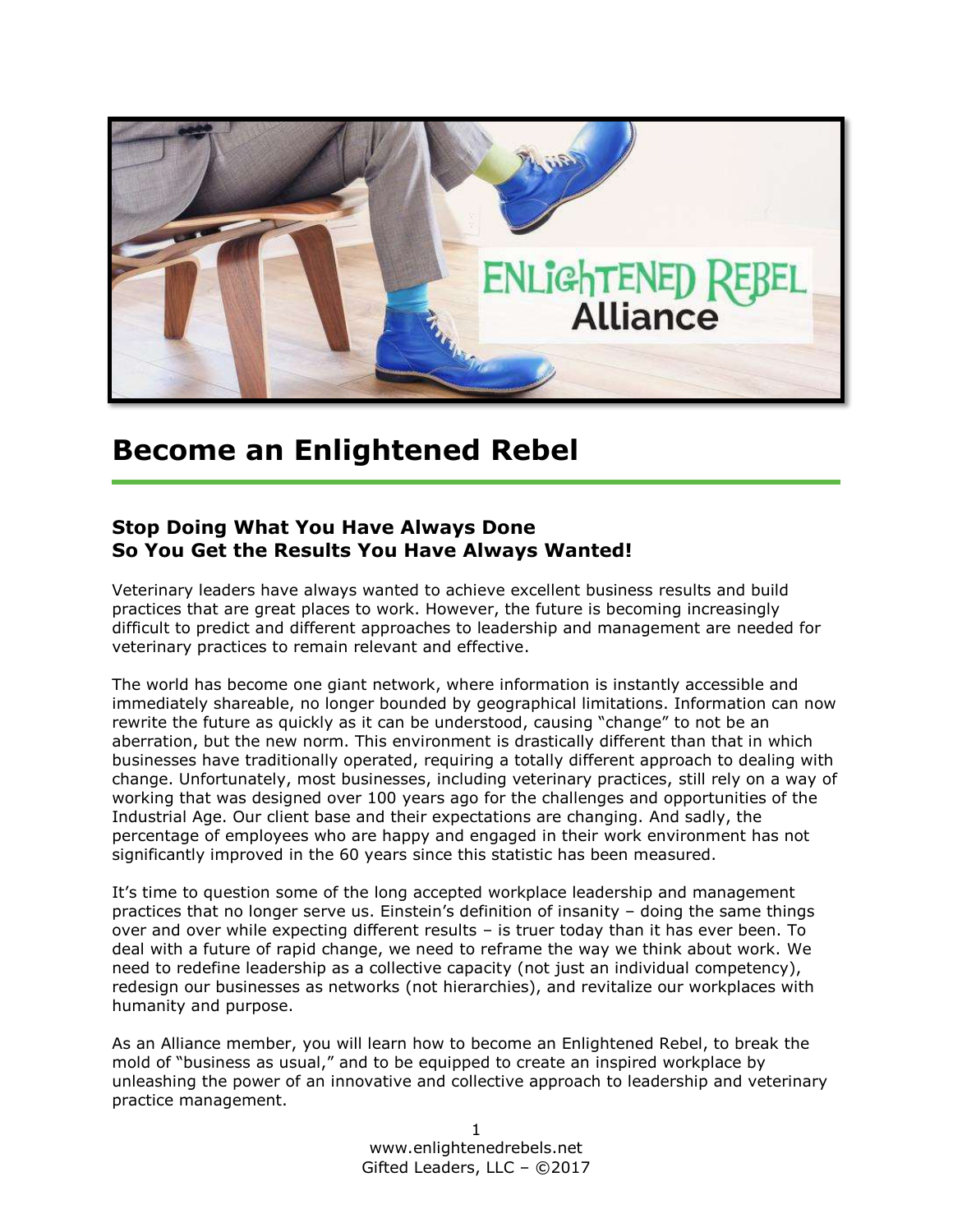## **Let's Take a Time-Out from Time-Outs!**

#### **Reframe Your Paradigm from Parenting to Partnering to Re-Energize Your Team**

The parent-child paradigm is pervasive in the workplace in general and especially in veterinary practice environments. It is characterized by an underlying belief that "people need to be motivated and taken care of to be productive." This results in our (mostly unconscious) attempts to provide the right kind of parenting and we then play the role of the caring parent, or perhaps the critical or coercive parent, to try to get people to do what we want them to do. But, unfortunately, many of the "people" challenges we face at work – things like lack of responsibility, low trust, workplace tension and negativity, unmotivated staff, and poor communication – can be related to our misguided attempts at being someone else's parent.

The alternative to parenting, partnership, creates an adult-adult culture that can liberate your team's creativity and collective intelligence, creating a workplace that's nourishing rather than depleting. As an Alliance member, you will assess your own leadership style on the continuum between parenting and partnering, identify the principles of partnering that are important for you to adopt in your leadership role, and design an action plan to implement the paradigm shift in your work and life.

## **The Buck Stops Where?**

#### **Redefine Your Leadership to Increase Employee Accountability and Psychological Ownership**

As a leader, are you feeling the burden of responsibility for leading your team? Are you tired of trying to motivate and inspire others to do their jobs? It's time to move beyond the traditional "top-down" management practices you grew up with. Leadership today is about influence, not power or authority. It's a "together" process that is grounded in the collective and cumulative strengths of multiple partners.

As an Alliance member, you will examine a new, collective definition of leadership and determine how it impacts your role as a positional leader in your practice. You will reflect on the personal attributes and skills necessary for success and formulate specific objectives to "redefine leadership" within your practice.

Specific management/leadership practices related to redefining leadership that we will explore include …

- The mindset required for Enlightened Rebel leadership
- Cultivating leadership in every employee
- Coaching skills development
- Replacing annual performance reviews with regular feedback (leader to employee & peer to peer)

2 www.enlightenedrebels.net Gifted Leaders, LLC – ©2017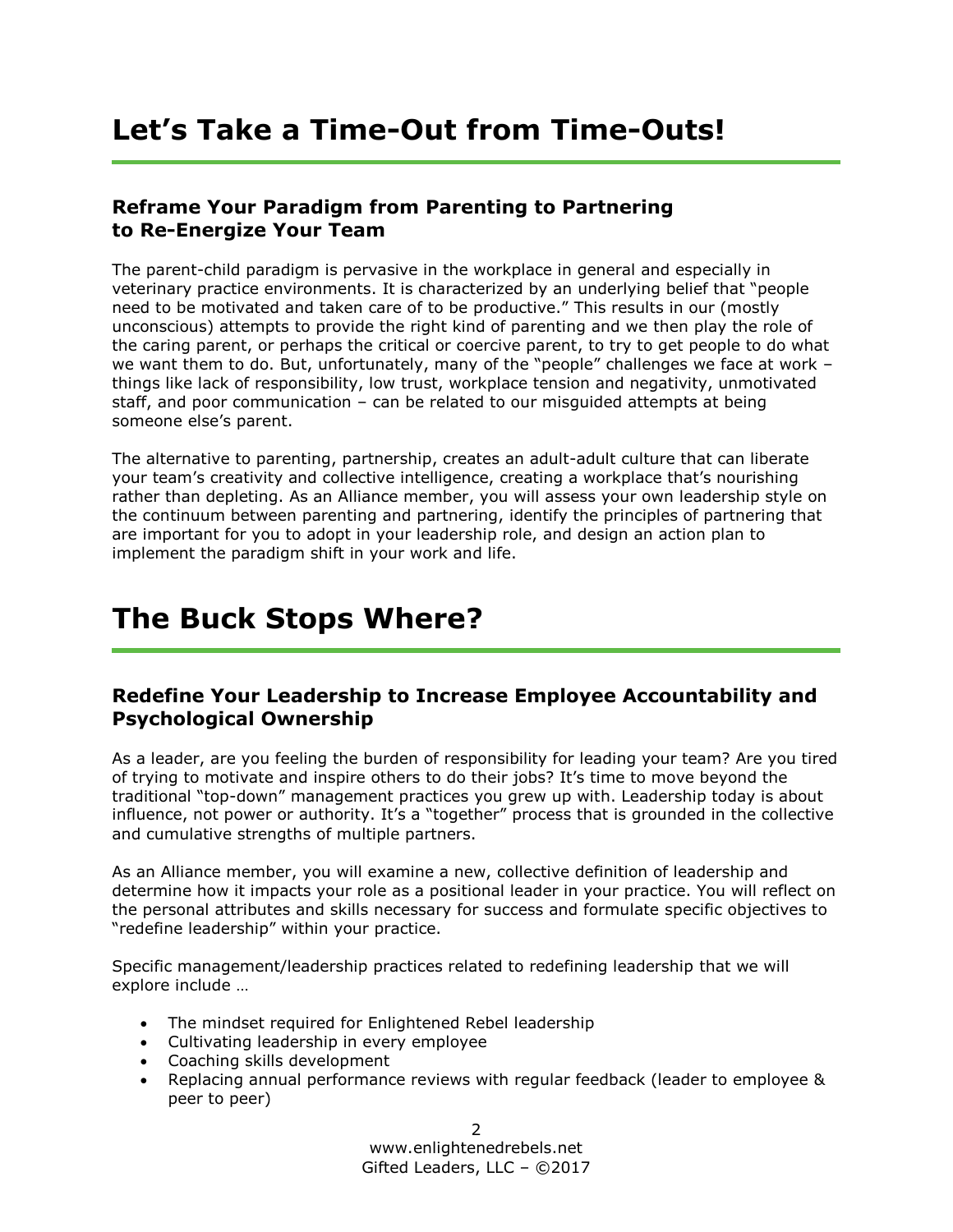- Discovering shared purpose and values
- Team-driven selection/hiring
- Team vs. individual incentives

# **Pyramids Belong in Egypt – Not in Your Practice!**

#### **Redesign Your Business to Improve Communication and Team Effectiveness**

It's time to question how we have done business. The hierarchical approach to running a business is perfectly designed to create many of the painful challenges and frustrations that we experience in our daily work life. We need a fundamentally different approach to how we structure our businesses and organizations. We need to design a flexible, interdependent network of teams, share power and control, and move away from the rigid pyramidal business structures that we have inherited.

What's specifically needed are new approaches to encourage autonomy, self-management and good decision-making as well as equipping your team with the skills needed to have adult-adult interactions and constructive conflict. As an Alliance member, you will consider where your business falls on the continuum between hierarchy and network and what might be getting in the way of team effectiveness. Based on your practice's unique challenges, you will choose one or two immediate "next steps" to focus on when you return to work.

Specific management/leadership practices related to redesigning businesses that we will explore include …

- Principles of self-management (e.g. autonomy, using the advice process for decisionmaking, team-driven scheduling, etc.)
- Fostering adult/adult dynamics for communication and conflict resolution that support personal accountability and responsibility
- Open book management and developing "business literacy" in all employees
- Replacing power hierarchies with competency hierarchies
- Individual roles & responsibilities vs. rigid job descriptions
- Limiting bureaucracy and unnecessary rules
- Adopting a "sense & respond" vs. a "predict & control" approach to business planning

# **Are We Having Fun Yet?!**

#### **Revitalize Your Workplace to Increase Employee Engagement and Keep Your Best Staff**